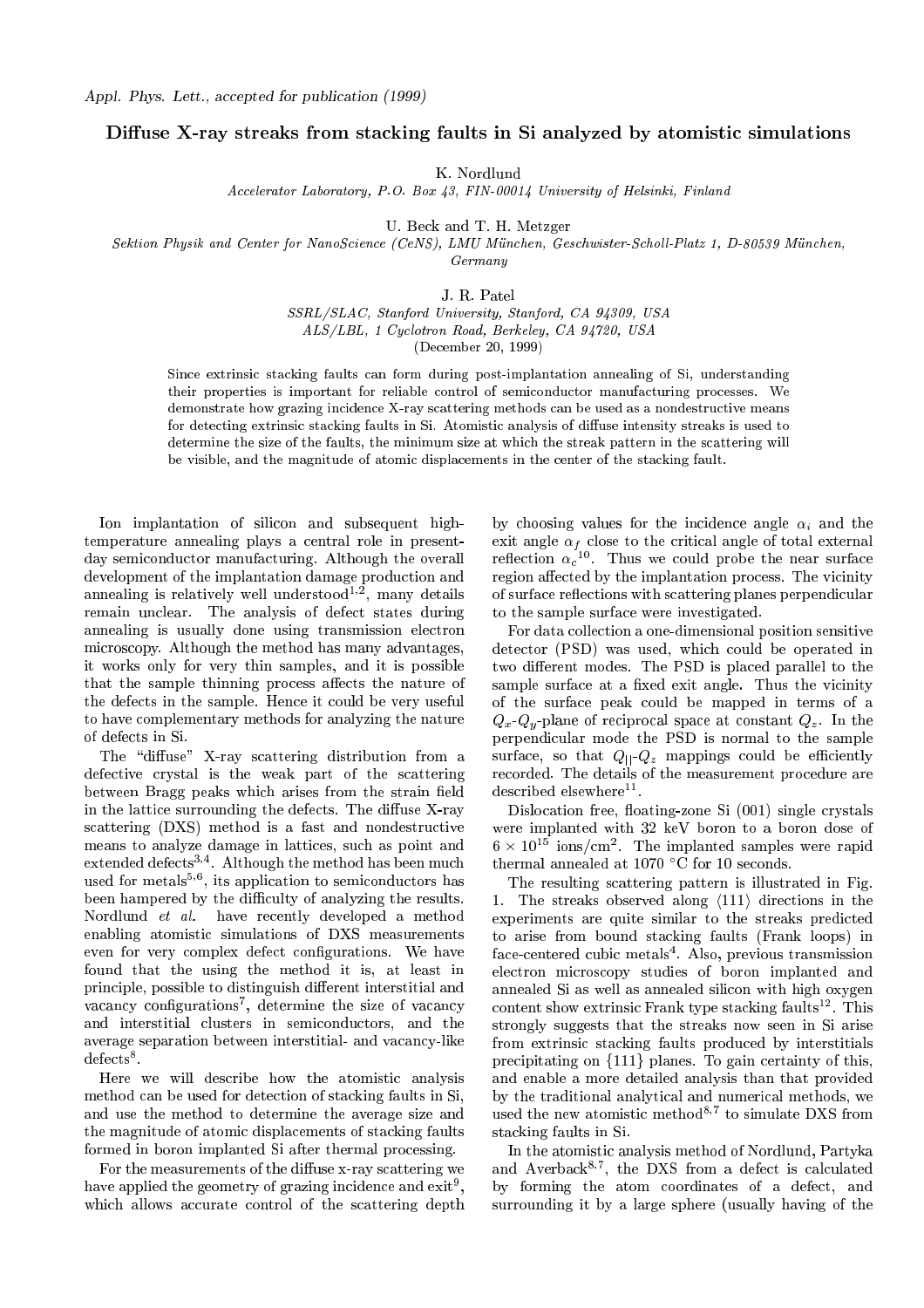order of 1 - 100 million atoms) of undisturbed latti
e atoms. All the atoms in this sphere are relaxed to the closest potential energy minimum by an efficient adaptive-step onjugate gradient method, whi
h gives the  $\operatorname{strain}$  neig surrounding the defect  $\ldots$  The potential energy of the system is calculated from a classical interatomic potential known to des
ribe the elasti properties of the material well. The X-ray scattering intensity  $S(K)$ can then be calculated from the relaxed atom cell by straightforward summation over atom coordinates  $R_i$ ,

$$
S(\boldsymbol{K}) = \left| f_{\boldsymbol{K}} \sum_{i} e^{-\sigma^2 \boldsymbol{R}_i^2 / 2a^2} e^{i \boldsymbol{K} \cdot \boldsymbol{R}_i} \right|^2, \qquad (1)
$$

where  $\sigma$  is a convolution factor speeding up convergence of the sum, a the lattice constant and  $f_{\boldsymbol{K}}$  is the atomic form factor<sup>-12-14</sup>. Although the atomistic analysis scheme requires large computer capacity, it has the advantage that on
e it is implemented, the same method an be used to deal with any kind of defe
t, in
luding very omplex ones. Additional details of the method are given eisewhere<sup>-,</sup>".

We created interstitial loop (extrinsic stacking fault) configurations of different sizes by adding an extra double  $(111)$  atom plane<sup>15</sup> in the center of a large atomistic simulation cell. The extra plane had the shape of either a regular triangle or a regular hexagon bound by dislocation line segments along  $\langle 110 \rangle$  crystal directions. To study size effects, we used lengths between 8 and 20  $\frac{1}{6}(110)a$  (a is the lattice constant) for one side of the triangle or hexagon, orresponding to between 72 (for the 8-sided triangle), and 2282 (for the 20-sided hexagon) extra atoms in the stacking fault. The X-ray scattering was then calculated using the method outlined above, using spheres with radii of at least 200 A. The welltested Stillinger-Weber<sup>16</sup> and Tersoff  $III^{17}$  force models were used to describe the potential energy of the atoms.

Figure 2 illustrates the simulated streaks produ
ed by a hexagonal sta
king fault with a side length of 14  $\frac{1}{6}(110)a$ , averaged over all four possible stacking fault orientations. The reason that the simulated  $\langle 1\overline{1}1\rangle$  streak appears to have a peak is the presen
e of zero-intensity nodal points similar to those reported in metals<sup>4</sup> . The strong streak in the  $\langle 111 \rangle$  direction (upper right) and the somewhat weaker streak seen in the  $\langle 111 \rangle$  direction are very similar to those seen in the experiments. The isointensity ontours are not quite equal in shape be
ause we were not able to simulate as large loops as those present in the experiment, or the s
attering quite as lose to the Bragg peak. But as we shall see below, we were still able to give a size estimate for the defe
ts.

Although the basi features of the s
attering are thus the same as those predicted by numerical methods, the atomisti analysis method allowed us to quantitatively examine atomistic effects in the scattering. The inset in Fig. 2 shows iso-intensity ontours for the s
attering from sta
king fault triangles of varying sizes. The results show that the characteristic streak pattern becomes visible between side lengths of 8 and 10  $\frac{1}{2}(110)a$  , i.e. when the number of interstitial atoms in the fault is in the fault is in the fault is in the fault is in the range of i



FIG. 1. Streaked X-ray scattering pattern along  $\langle 111 \rangle$  from B implanted Si after a TU s'anneal at TU/U °C.  $q_{110}$  indicates the distance from the (220) Bragg peak in reciprocal space along the 110 direction and  $q_{001}$  in the vertical 001 direction. Because of experimental limitations the  $|q_{110}| \lesssim 0.03$  1/Å region in re
ipro
al spa
e was not measured.



FIG. 2. As Figure 1, but with a simulated DXS pattern from a stacking fault formed by about 1000 interstitial atoms. Because we were not able to simulate as large faults as the experimental ones, the plotting range is different from that in the experimental figure. The pattern is averaged over the four equivalent orientations of a  ${111}$  stacking fault. The inset shows one iso-intensity urve on the positive side of the  $(220)$  peak for three stacking faults with different numbers of interstitial atoms  $N_i$ . The scattering pattern is qualitatively very similar to the experimental pattern, with a strong scattering streak extending along the  $\langle 111 \rangle$  direction and a somewhat weaker streak in the  $\langle \overline{1}\overline{1}1\rangle$  direction. The inset shows that as the stacking fault size grows the streak will be
ome narrower.

 $100 - 200$ . Comparison of the streak shapes and widths for triangular and hexagonal faults further showed that the s
attering pattern is very similar when the number of atoms in the fault is the same, i.e. that the streak shape is not sensitive to the exa
t shape of the loop.

We further used the atomistic simulations to test Vaclav Holy's analytical model for the width of the  $\langle 111 \rangle$  $s$  treaks  $\Box$  . The model predicts the shape of the scattering for a circular Frank loop of diameter  $d$ . When we defined the effective diameter  $a^{\circ}$  of a hexagonal stacking fault to be the average of the major and minor axes (i.e.  $d^{\star} = 1 + \sqrt{ }$  $\mathcal{I}$  is the length of one side is the length of one side of one side of one side of one side of one side of one side of one side of one side of one side of one side of one side of one side of one side of one side of o obtained ex
ellent agreement between Holy's model and the simulations. This shows that Holy's model can be used to give a reliable size estimate even for non-circular loops. Using Holy's model to analyze the experimental  $a$ ata showed that the average effective diameter  $a$  for the